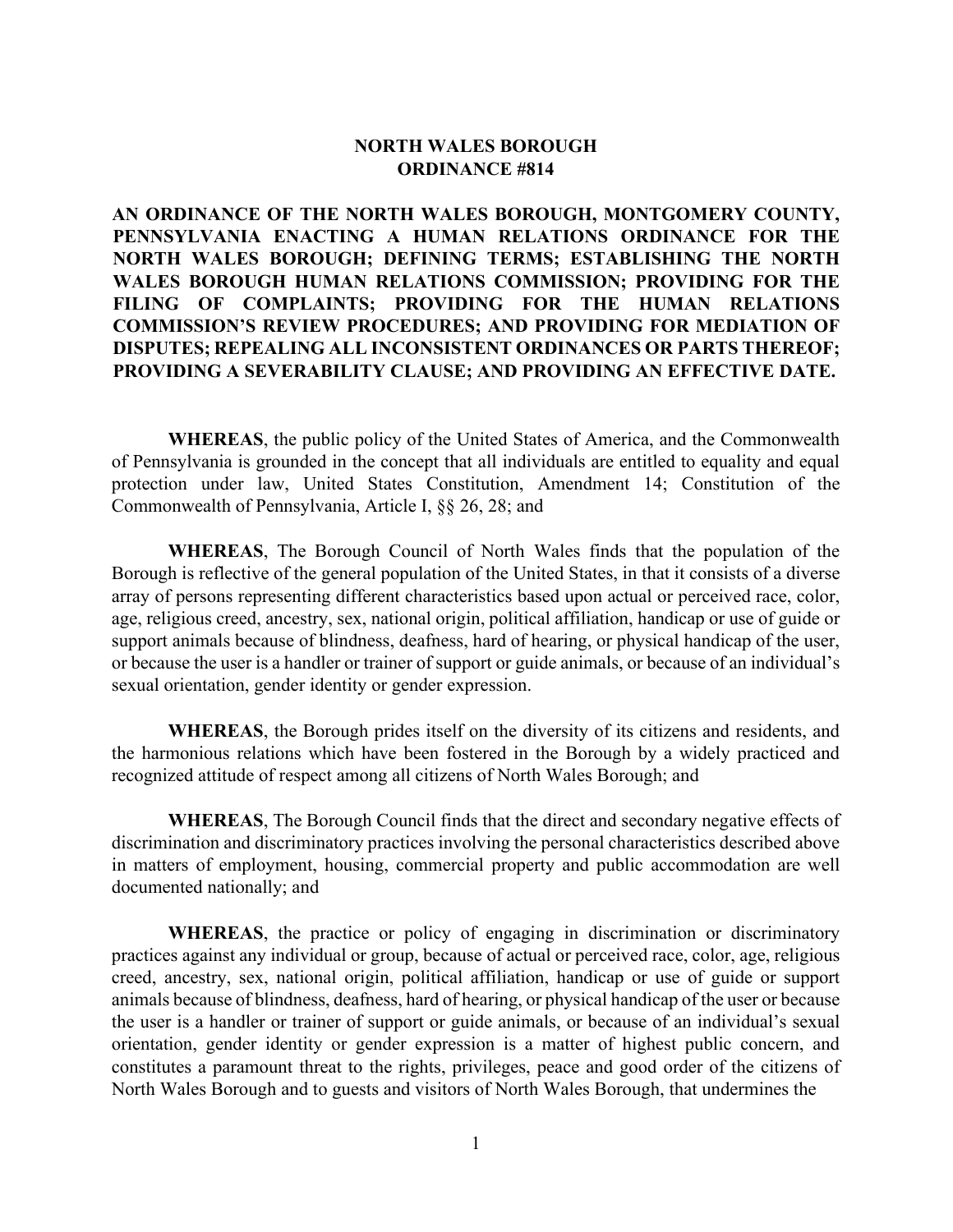basic tenets of our freedom as citizens of the United States, and is utterly without place in this Borough, which has a storied tradition of fiercely defending the individual rights of its citizens; and

**WHEREAS**, The North Wales Borough Council desires to establish and adopt an official policy of non-discrimination in the North Wales Borough, in all matters involving employment, housing and commercial property, and public accommodation;

**NOW, THEREFORE, IT IS HEREBY ORDAINED AND ENACTED,** by the Council that the following Human Relations Ordinance be enacted:

SECTION 1: Amendment of the Borough Code to add a new Chapter 43 ("Human Relations") which shall read as follows:

## **CHAPTER 43**

#### § 43-1. **Short Title**.

This Ordinance shall be known as the "North Wales Borough Human Relations Ordinance."

#### § 43-2. **Purpose and Declaration of Policy**.

A. The North Wales Borough finds that it is of high public importance to adopt appropriate legislation to insure that all persons, regardless of actual or perceived race, color, age, religious creed, ancestry, sex, national origin, political affiliation, handicap, use of guide or support animals because of blindness, deafness, hard of hearing, or physical handicap of the user or the user is a handler or trainer of support or guide animals, or sexual orientation, gender identity or gender expression enjoy the full benefits of citizenship and are afforded equal opportunities for employment, housing and public accommodation.

B. The Borough Council of the Borough of North Wales hereby declares it to be the public policy of the Borough to foster equality and equal opportunity for all citizens, regardless of actual or perceived race, color, age, religious creed, ancestry, sex, national origin, political affiliation, handicap or use of guide or support animals because of blindness, deafness, hard of hearing, or physical handicap of the user or because the user is a handler or trainer of support or guide animals, or because of an individual's sexual orientation, gender identity or gender expression in all matters effecting employment, housing and commercial property and public accommodation, and to safeguard the right of all persons to remain free of discrimination or discriminatory practices in any of the foregoing aspects of their lives.

C. Nothing in this Ordinance shall be construed as supporting, endorsing or advocating any particular doctrine, point of view, or religious belief. On the contrary, it is the express purpose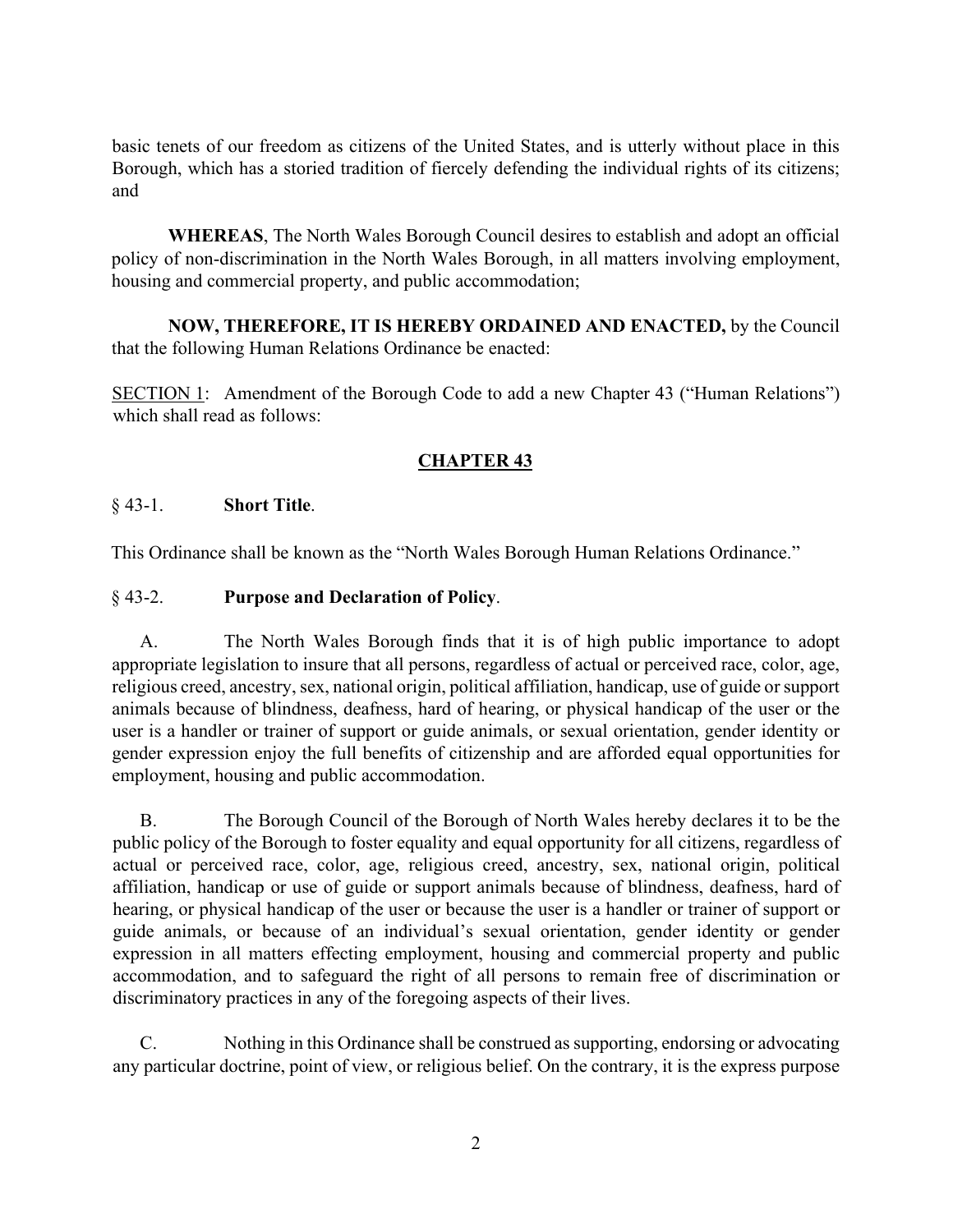and intent of this Ordinance that all persons be treated fairly and equally, and that all persons in the North Wales Borough shall be guaranteed fair and equal treatment under law.

D. This Ordinance shall be deemed an exercise of the police power of North Wales Borough, as provided under the Pennsylvania Borough Code, for the protection of the public welfare, prosperity, health and peace of the community of North Wales Borough.

### § 43-3. **Definitions**.

The following words and phrases, when appearing in this Ordinance, shall have the meanings given to them under this Section:

**BOROUGH:** The North Wales Borough, Montgomery County, Pennsylvania.

**BOROUGH COUNCIL:** The elected Borough Council of the North Wales Borough, Montgomery County.

**DISCRIMINATION:** Any discriminatory act(s) taken by any person, employer, entity, employment agency, or labor organization, with respect to or involving a transaction related to employment, public accommodations, publicly offered commercial property, or housing accommodations on the basis of a person's actual or perceived race, color, age, religious creed, ancestry, sex, national origin, political affiliation, handicap or use of guide or support animals because of blindness, deafness, hard of hearing, or physical handicap of the user or because the user is a handler or trainer of support or guide animals, or because of an individual's sexual orientation, gender identity or gender expression.

**DISCRIMINATORY ACTS:** All acts or actions defined in the Pennsylvania Human Relations Act as unlawful discriminatory practices as related to employment, public accommodations, publicly offered commercial property, or housing accommodations on the basis of a person's actual or perceived race, color, age, religious creed, ancestry, sex, national origin, political affiliation, handicap or use of guide or support animals because of blindness, deafness, hard of hearing, or physical handicap of the user or because the user is a handler or trainer of support or guide animals; or, though not set forth in the Pennsylvania Human Relations Act, because of an individual's sexual orientation, gender identity or gender expression.

**EMPLOYMENT:** The opportunity for an individual to obtain employment for which the individual is qualified.

**PUBLIC ACCOMMODATION:** The opportunity for an individual to access food, beverages or lodging, resort or amusement which is open to, accepts or solicits the patronage of the general public, but shall not include any accommodations which are in their nature distinctly private.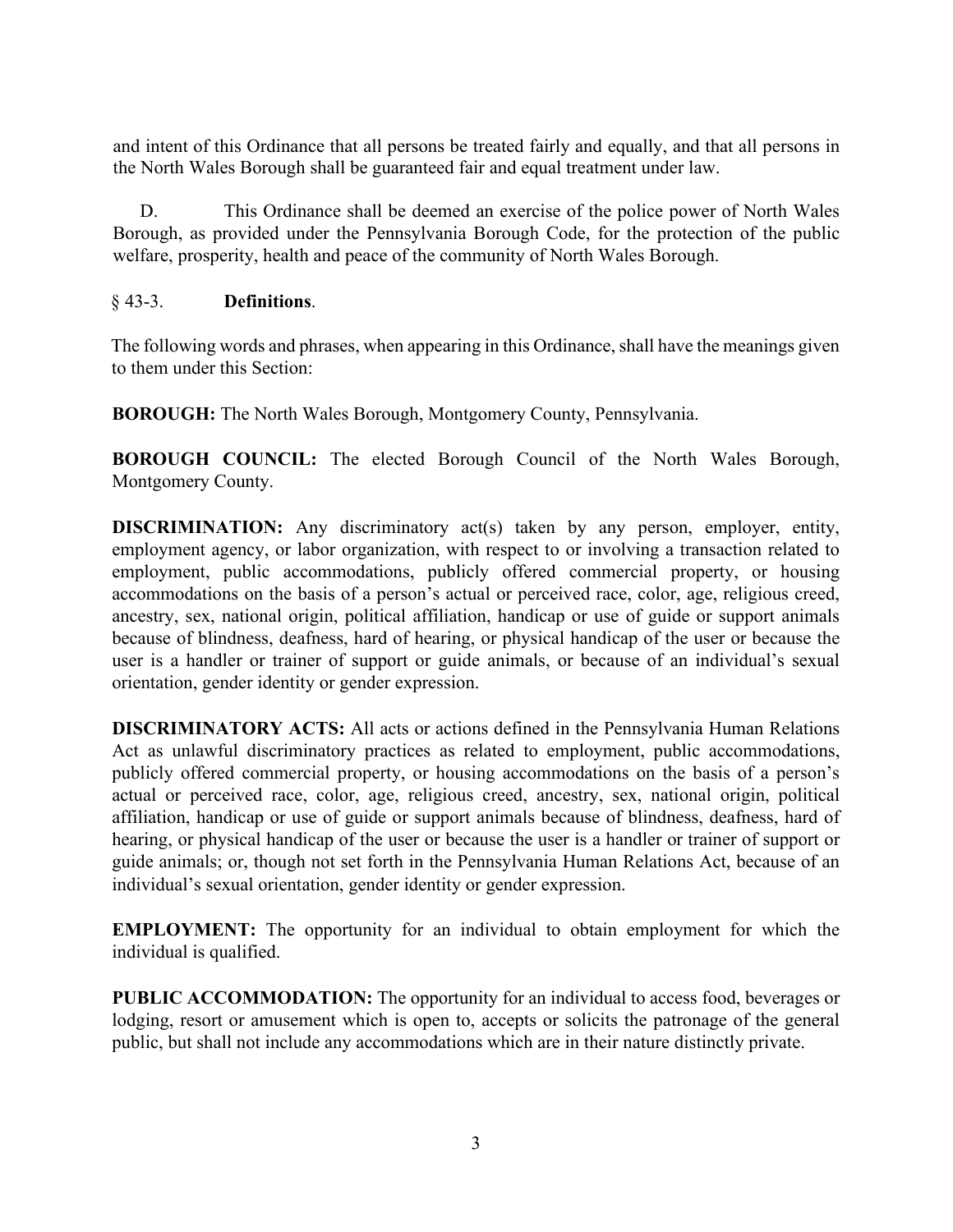**COMMERCIAL PROPERTY OR HOUSING:** The opportunity for an individual to obtain any commercial property or housing accommodation for which the individual is qualified.

**GENDER IDENTITY OR EXPRESSION:** Self-perception, or perception by others, as male or female, including an individual's appearance, behavior, or physical characteristics, that may be in accord with, or opposed to, one's physical anatomy, chromosomal sex, or assigned sex at birth, and shall include, but is not limited to, persons who are undergoing or who have completed sex reassignment, are transgender or gender variant.

**EMPLOYEE:** Does not include any individuals who, as a part of their employment, reside in the personal residence of the employer.

**EMPLOYER:** The term "employer" includes the Borough, its departments, boards, and commissions, and any other governmental agency or school district thereof, and any person employing one or more persons within the Borough, but except as hereinafter provided, does not include religious fraternal, charitable or sectarian corporations or associations, except such corporations or associations supported, in whole or in part, by governmental appropriations.

**ORDINANCE:** This Ordinance, which shall be referred to as the "North Wales Borough Human Relations Ordinance"

**PERSON:** Any natural person, fraternal, civic or other membership organization, corporation, general or limited partnership, proprietorship, limited liability company, or similar business organization, including the Borough, its departments, boards and commissions, and any other forprofit and nonprofit organization.

**SEXUAL ORIENTATION:** Actual or perceived homosexuality, heterosexuality, asexuality, intersexuality and/or bisexuality.

Any terms of this Ordinance not expressly defined herein shall be construed in a manner consistent with the Pennsylvania Human Relations Act.

### § 43-4. **Unlawful Practices**.

A. Discrimination in employment, housing and commercial property, or any public accommodation is prohibited under this Ordinance.

B. Retaliation against any individual because such person has opposed any practice forbidden by this Ordinance, or because such person has made a charge, testified, or assisted in any manner in any investigation or proceeding under this Ordinance is prohibited under this Ordinance.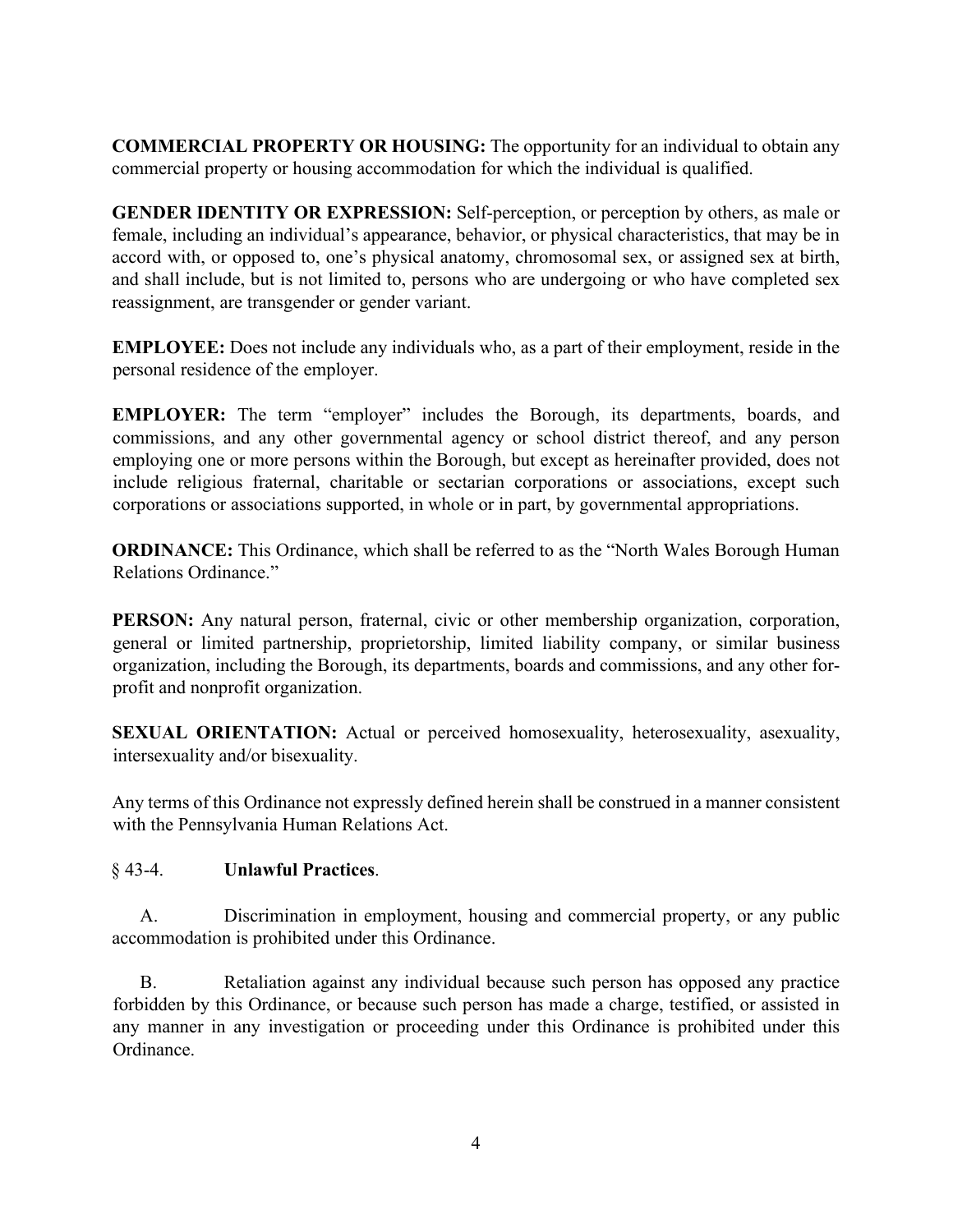C. Aiding, abetting, inciting, compelling, or coercing the doing of any act declared by this Ordinance to be an unlawful practice, or obstructing or preventing any person from complying with the provisions of this Ordinance is prohibited under this Ordinance.

# § 43-5. **Exceptions**.

Nothing in this ordinance shall bar any religious or denominational institution or organization or any charitable or educational organization which is operated, supervised or controlled by or in connection with any religious organization or any bona fide private or fraternal organization from giving preference to persons of the same religion or denomination or to members of such private or fraternal organization from making such selection as is calculated by such organization to promote the religious principles or the aims, purposes or fraternal principles for which it is established or maintained. Nor shall it apply to rental of rooms in a landlord-occupied rooming house with a common entrance, nor with respect to discrimination based on sex, the advertising, the rental or leasing of housing accommodations in a single-sex dormitory or rooms in one's personal residence in which common living areas are shared.

# § 43-6. **Establishment of Human Relations Commission**.

Pursuant to the authority set forth under § 962.1 of the Pennsylvania Human Relations Act, 43 P.S. § 962.1, there is hereby established a Human Relations Commission for the Borough of North Wales, which shall be known as the "North Wales Borough Human Relations Commission" (the "Commission").

A. The Commission shall consist of five (5) members, who shall be appointed to terms of three (3) years by Borough Council. The terms of the members of the Commission shall be staggered, such that the terms of no more than two (2) members of the Commission shall expire each year. All members of the Commission shall be residents or business owners of the North Wales Borough, cannot be an elected or appointed official of North Wales Borough, and shall serve without compensation. The initial terms of the members of the Commission shall be: Two (2) members: 3 years; Two (2) members: 2 years; One (1) member: 1 year.

B. The Chairperson of the Commission will designate one member as needed to receive complaints and conduct an intake meeting with the complainant. The member charged with this duty shall not participate in any mediations involving parties to the complaint for which they handled the intake.

C. The Commission shall, annually, designate one member to serve as Chairperson of the Commission. The Chairperson shall be responsible for coordinating the activities, meetings, and operations of the Commission, as set forth under this Ordinance. The Chairperson shall also report, from time to time, to Borough Council regarding the activities of the Commission.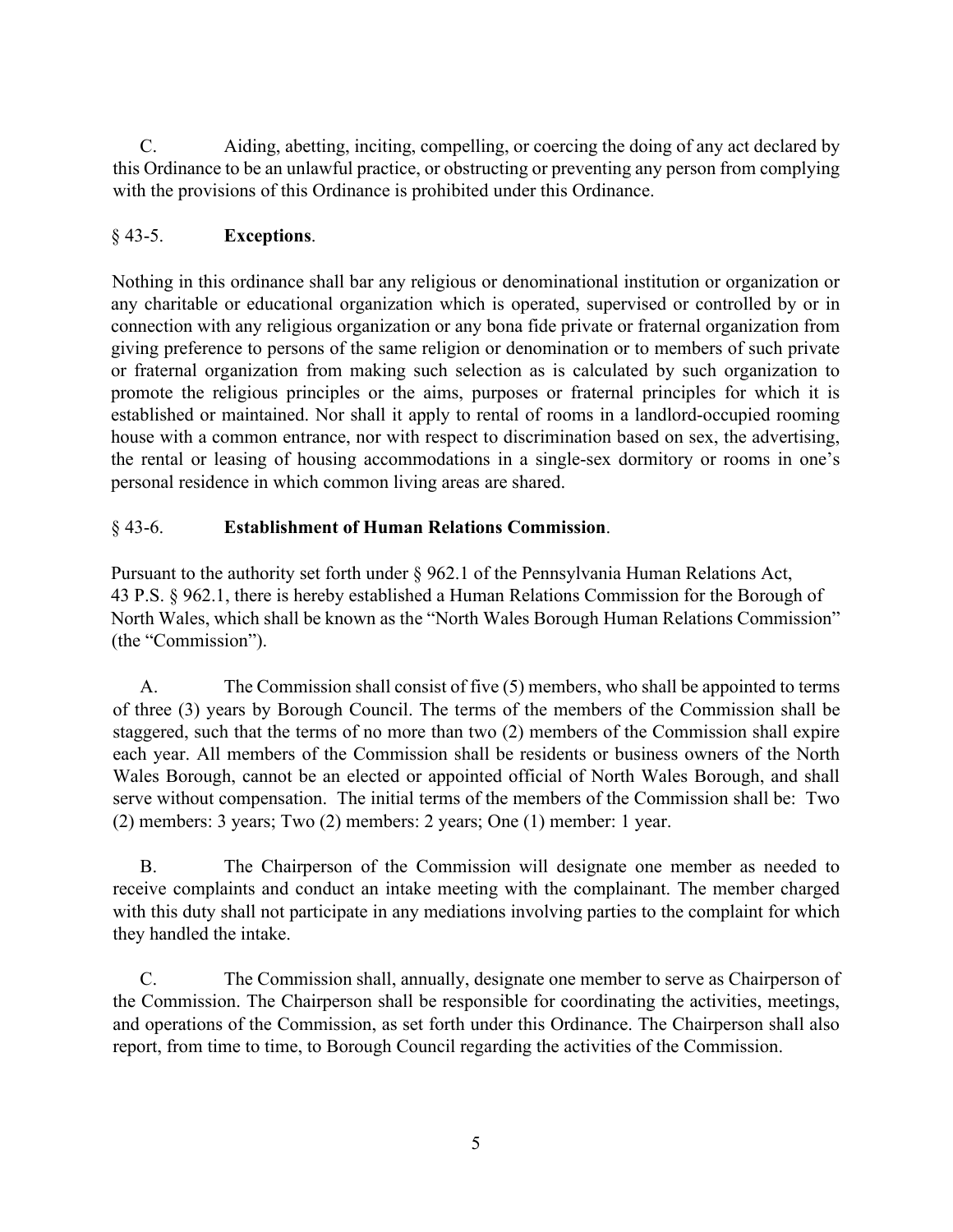D. Members of the Commission shall, as soon after their appointment as practical, attend such training and education seminars or sessions as deemed necessary to acquaint themselves with the functioning of the Commission under this Ordinance, as well as the terms, conditions and provisions of the Pennsylvania Human Relations Act, and the operation of the Pennsylvania Human Relations Commission. Such training and education shall be as directed by the Chairperson and shall be performed in conjunction with the state Human Relations Commission. Members of the Commission must be trained prior to hearing any complaint under this Ordinance.

E. The Commission shall have all of those powers necessary to execute the duties set forth under this Ordinance, provided that such powers shall not exceed those exercised by the Pennsylvania Human Relations Commission under the Pennsylvania Human Relations Act.

F. The Commission shall operate within the scope of funds which may be allocated, on an annual basis by Borough Council and shall not exceed the annual allocation in any year, except upon prior approval by Borough Council. In adopting this Ordinance, Borough Council hereby expresses its intention that the operation of the Commission under this Ordinance shall be supported by volunteers, unpaid staff, and volunteer efforts and shall be as close to "zero-cost" to the Borough as reasonably feasible.

## § 43-7. **Complaint and Procedures for filing Complaints**.

A. Complaints. Any person claiming to be aggrieved by a practice which is made unlawful under this Ordinance may make, sign, and file a verified complaint, as provided under paragraph 2(a) of Section VII of this Ordinance, alleging violations of this Ordinance. Such complaint shall, at a minimum, contain the following information:

1. The name, telephone number, mailing address and email (if applicable) of the aggrieved person(s);

2. The name, telephone number, mailing address and email (if applicable) of the person(s) alleged to have committed the prohibited practice;

3. A concise statement of the facts, including pertinent dates, time, locations, people, and acts involved constituting the alleged discriminatory practice;

4. Such other information as may be required by the Commission.

B. Procedure.

1. Complaints may be filed in person at the office of the Borough Manager, or by mailing such complaints to the Borough offices, to the attention of the Borough Manager or the member of the Commission designated to handle intake. All such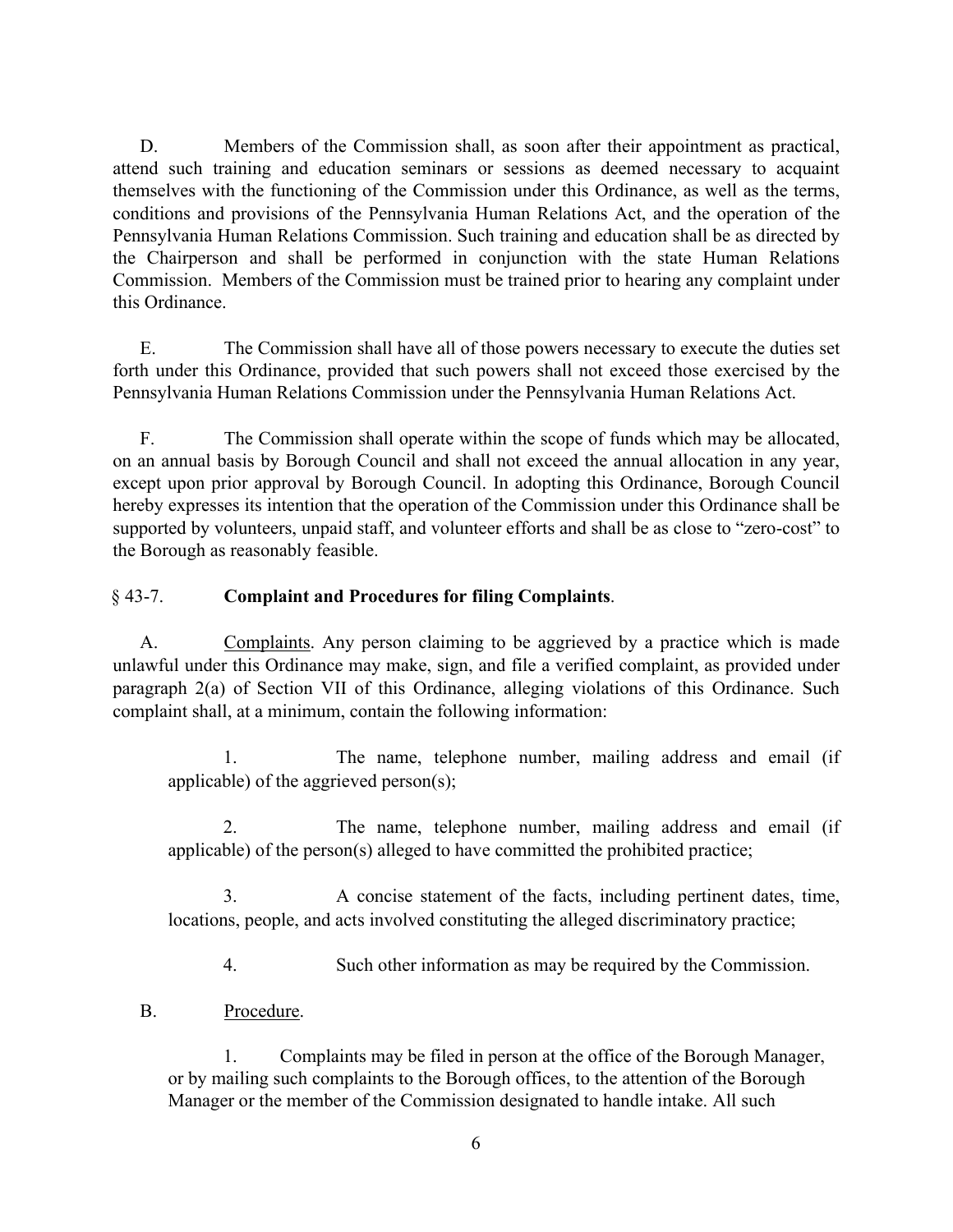complaints must be received by the Borough within one hundred eighty (180) days of the occurrence of the last act giving rise to the complaint or such complaint shall be dismissed as untimely.

2. The Borough Manager shall transmit all complaints received to the Chairperson of the Commission, or the member of the Commission designated to handle intake, not later than ten (10) Business days of receipt of the complaint. The Borough Manager shall conspicuously mark the face of the complaint with the date the document was first received in the Borough offices.

3. The Commission may promulgate forms for use by persons wishing to file a complaint, however, complaints which are prepared without the use of an approved form shall be deemed acceptable under this Ordinance, so long as the facts set forth under paragraph "1" of this Section can be clearly determined from the document submitted as a complaint.

4. The Commission may provide for a process by which persons seeking to file a complaint may consult with a volunteer affiliated with the Commission who is trained to assist the prospective complainant in discerning the facts relevant to the prospective complaint. Such process shall also include referral of additional information to the prospective complainant concerning the content of this Ordinance, the content of the Pennsylvania Human Relations Act, and the availability of the Pennsylvania Human Relations Commission as an additional venue within which the prospective complainant may seek redress when possible.

C. Notifications and Answer. Within thirty (30) days of receipt of a complaint, the Commission shall:

1. Send a copy of the complaint to the person(s) charged with a discriminatory act or practice under this Ordinance (the "respondent"), together with a copy of this Ordinance.

2. Send a notice to the complainant, informing them that the complaint has been accepted and processed by the Commission. If the complaint alleges discrimination on a basis proscribed under federal or state law, the Notice shall also inform the complainant of their right to file a complaint with the Pennsylvania Human Relations Commission or the federal Equal Employment Opportunity Commission as well as the U.S. Department of Housing and Urban Development, where applicable.

3. The Commission shall notify the Pennsylvania Human Relations Commission of the filing of any complaint that may be deemed to be within the jurisdiction of that Commission, as required under the Human Relations Act.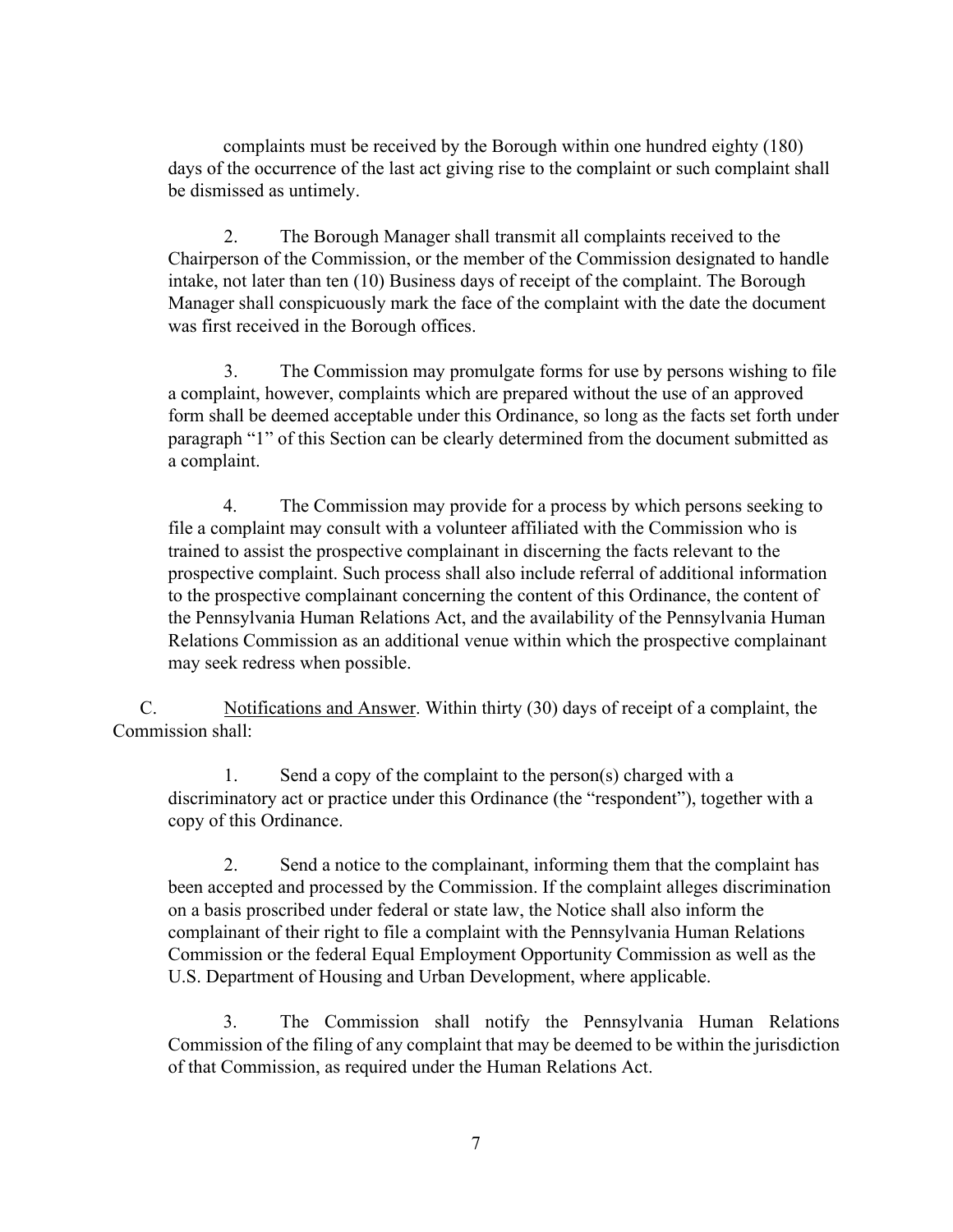4. The Commission shall also include a notice to both the complainant and the respondent(s) of their option to elect to proceed to voluntary mediation in order to resolve the matters giving rise to the complaint.

5. The respondent(s) shall file a written verified answer to the complaint within thirty (30) days of service of the complaint. An answer shall be filed in the same manner as a complaint.

#### D. Procedure following Notification and Answer.

1. Within thirty (30) days of receipt of an answer to a complaint, or, where no answer is filed, within sixty (60) days of service of the complaint upon the respondent(s), the Commission shall proceed in accordance with the following options:

(a) In the event that both parties have consented to mediation, then the Commission shall refer the matter to a recognized alternative dispute resolution service, which same service may be provided through Montgomery County, the Montgomery Bar Association, or any other professional mediation service provider, or may refer the matter to a licensed member of the Pennsylvania bar, who may be willing to perform service to the Commission as a volunteer mediator. Any costs or expenses which may be associated with the mediation shall be the responsibility of the parties. The parties shall jointly select the mediator; however, the Commission shall retain the authority to act as the mediator in the event the parties have agreed to mediation but cannot jointly agree on a mediator. Mediation sessions conducted by the Commission may proceed with a minimum of two eligible Commission Members. Mediation sessions shall remain private and not otherwise subject to public attendance.

(b) When mediation has resulted in an amicable resolution of the complaint and the complaint is resolved, the Commission shall notify the parties that the complaint has been dismissed and shall record the result of the mediation in the Notice of dismissal.

2. In the event the complaint has not been resolved through mediation, the parties are entitled to proceed to the Court of Common Pleas in Montgomery County and/or the Pennsylvania Human Relations Commission if appropriate.

#### § 43-8. **Non-limitation of Remedies**.

Nothing contained in this Ordinance shall be deemed to limit the right of an aggrieved person to recover under any other applicable law or legal theory.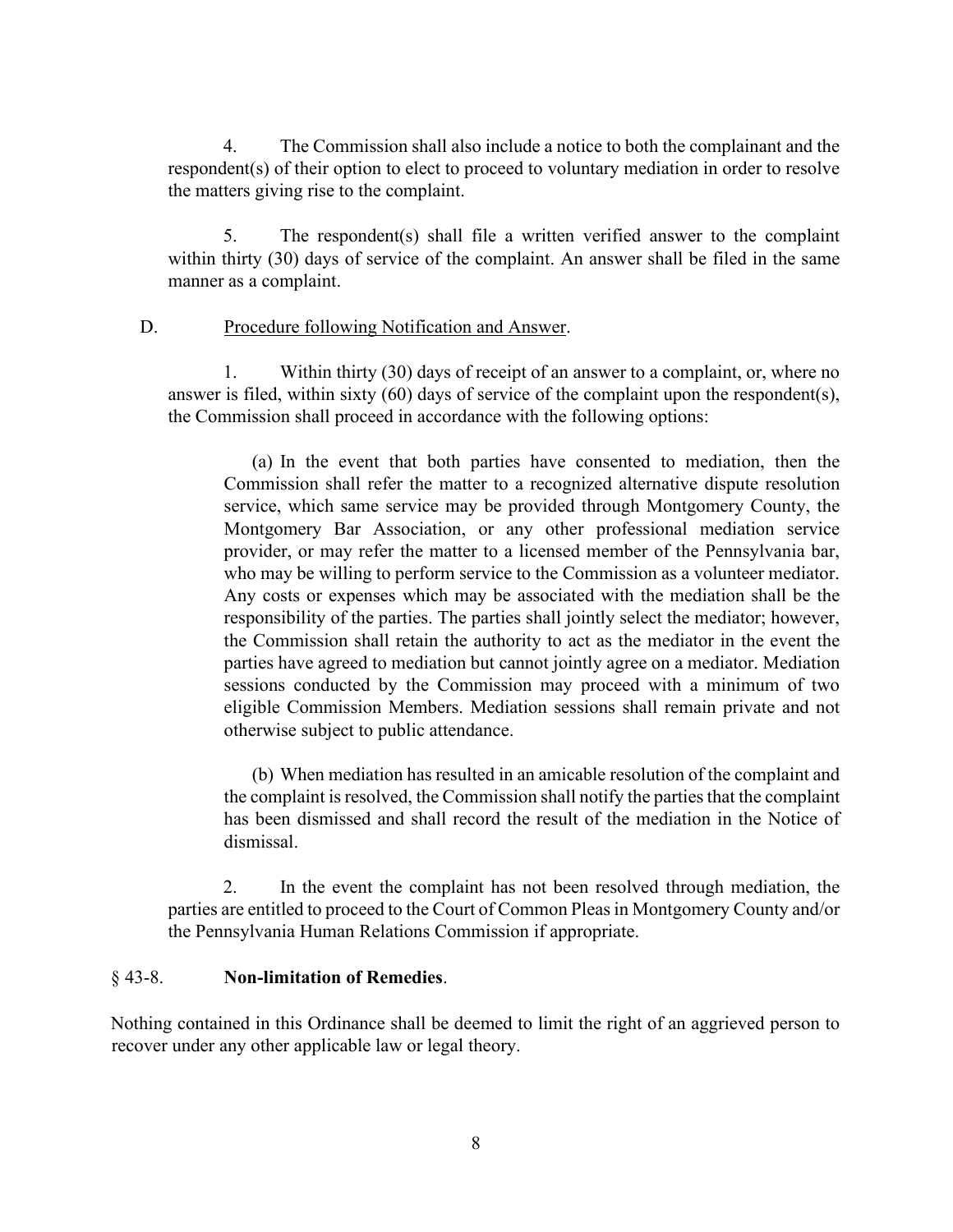# § 43-9. **Multiple Filings**.

This Ordinance shall not apply to matters which are the subject of pending or prior filings made by an aggrieved person before any state or federal court or agency of competent jurisdiction.

## § 43-10. **Penalties**.

Any person who shall violate any provision of § 43-4 of this Ordinance may be subject by the Montgomery County Court of Common Pleas or any court of competent jurisdiction to the penalties enumerated in Section 9(f)(1&2), Sections 9.2, 9.3, and Sections 10 & 11 of the Pennsylvania Human Relations Act. The penalties contained in this ordinance shall mirror any future changes to the Pennsylvania Human Relations Act as adopted by the General Assembly and approved by the Governor.

This ordinance extends the protections of the Pennsylvania Human Relations Act to include actual or perceived sexual orientation, gender identity or gender expression.

All penalties included in the Pennsylvania Human Relations Act shall be extended to include all protected classes enumerated in this Ordinance.

SECTION 2. Repeal and Ratification. All ordinances or parts of ordinances inconsistent herewith or in conflict with any of the specific terms enacted hereby, to the extent of said inconsistencies or conflicts, are hereby specifically repealed. Any other terms and provisions of the Borough's Code unaffected by this Ordinance are hereby reaffirmed and ratified.

SECTION 3. Severability. Should any section, paragraph, sentence, clause, or phrase in this Ordinance be declared unconstitutional or invalid for any reason, the remainder of the Ordinance shall not be affected thereby and shall remain in full force and affect, and for this reason the provisions of this Ordinance shall be severable.

SECTION 4. This Ordinance shall become effective ninety (90) days after enactment.